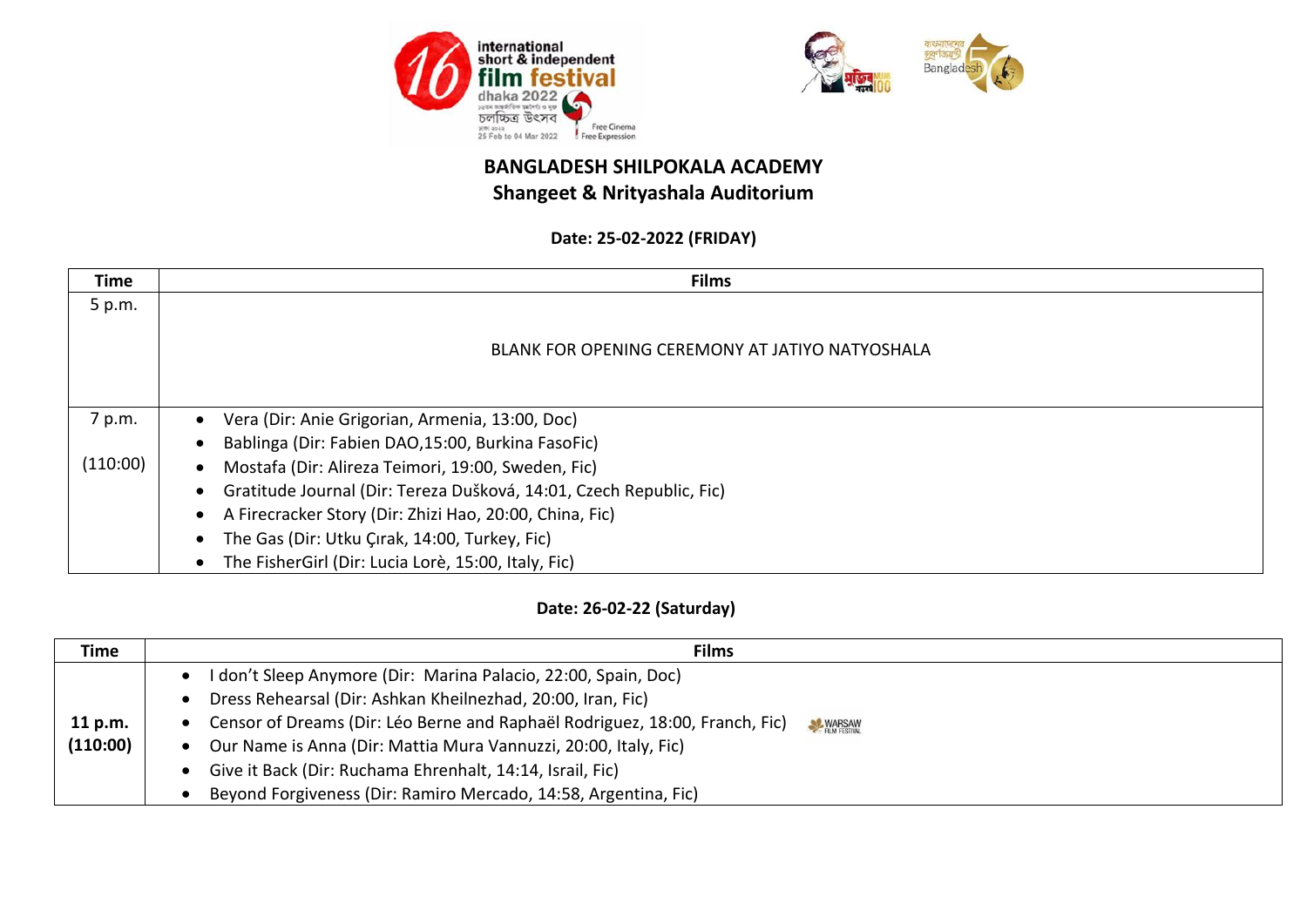



| 3 p.m.<br>(106:00)<br>5 p.m.<br>(103:00) | Walking Under the Sun (Dir: Utkarsh Chaturvedi, 17:24, India, Doc)<br>Fonica M-120 (Dir: Olivér Rudolf, 24:00, Hungery, Fic)<br>I Won't Remain Alone (Dir: Yaser Talebi, 15:00, Iran, Fic)<br>Dad Son (Dir: Batyr Batyrov, 15:09, Turkmenistan, Fic)<br>The Gaita's Wail (Dir: Yull Nuñez, Daylín Vega, 14:00, Colombia, Fic)<br>Lowest Floor (Dir: Omidreza kheirkhah, 14:00, Iran, Fic)<br>Evening Gush (Dir: Xahid Khan 07:13, India, Fic)<br>Lamb of God (Dir: David Pinheiro Vicente, 15:00, Portugal/Franc, Fic)<br>Cell 364 (Dir: Zoé Rossion, Mathilde Babo, 04:17, Franch/Germany, Fic)<br>Conversations at The End of Life (Dir: Fabienne, 17:39, Switzerland, Doc)<br>Cantareira (Dir: Rodrigo Ribeyro, 23:47, Brazil, Fic)<br>Speechless (Dir: Saidul Islam Rana, 11:08, BD, Fic) |
|------------------------------------------|-----------------------------------------------------------------------------------------------------------------------------------------------------------------------------------------------------------------------------------------------------------------------------------------------------------------------------------------------------------------------------------------------------------------------------------------------------------------------------------------------------------------------------------------------------------------------------------------------------------------------------------------------------------------------------------------------------------------------------------------------------------------------------------------------|
|                                          | Circle of Circles (Dir: Shohel Shahriar, Iqbal Mahmud, 13:01, BD, Fic)<br>Feeling Through (Dir: Doug Roland, 18:17, USA, Fic)                                                                                                                                                                                                                                                                                                                                                                                                                                                                                                                                                                                                                                                                 |
| 7 p.m.<br>(105:00)                       | The Unseen River (Dir: Pham Ngoc Lan, 23:00, Vietnam, Fic)<br>$\left( \frac{1}{2} \right)$<br>The Frolic (Dir: Jhao Yi-Han, 04:34, Taiwan, Ani)<br>The Game/Das Spiel (Dir: Roman Hodel, 17:00, Switzerland, Doc)<br>Techno, Mama (Dir: Saulius Baradinskas, 18:00, Lithuania, Fic)<br>Poster (Dir: Ripan Kumar Das, 10:01, BD, Fic)<br>The Veil (Dir: Kaiser al Rabby, 17:12, BD, Fic)<br>The Right Words (Dir: Adrian Moyse Dullin, 15:00, Franch, Fic)<br><b>FESTIVAL DE CANNE</b>                                                                                                                                                                                                                                                                                                         |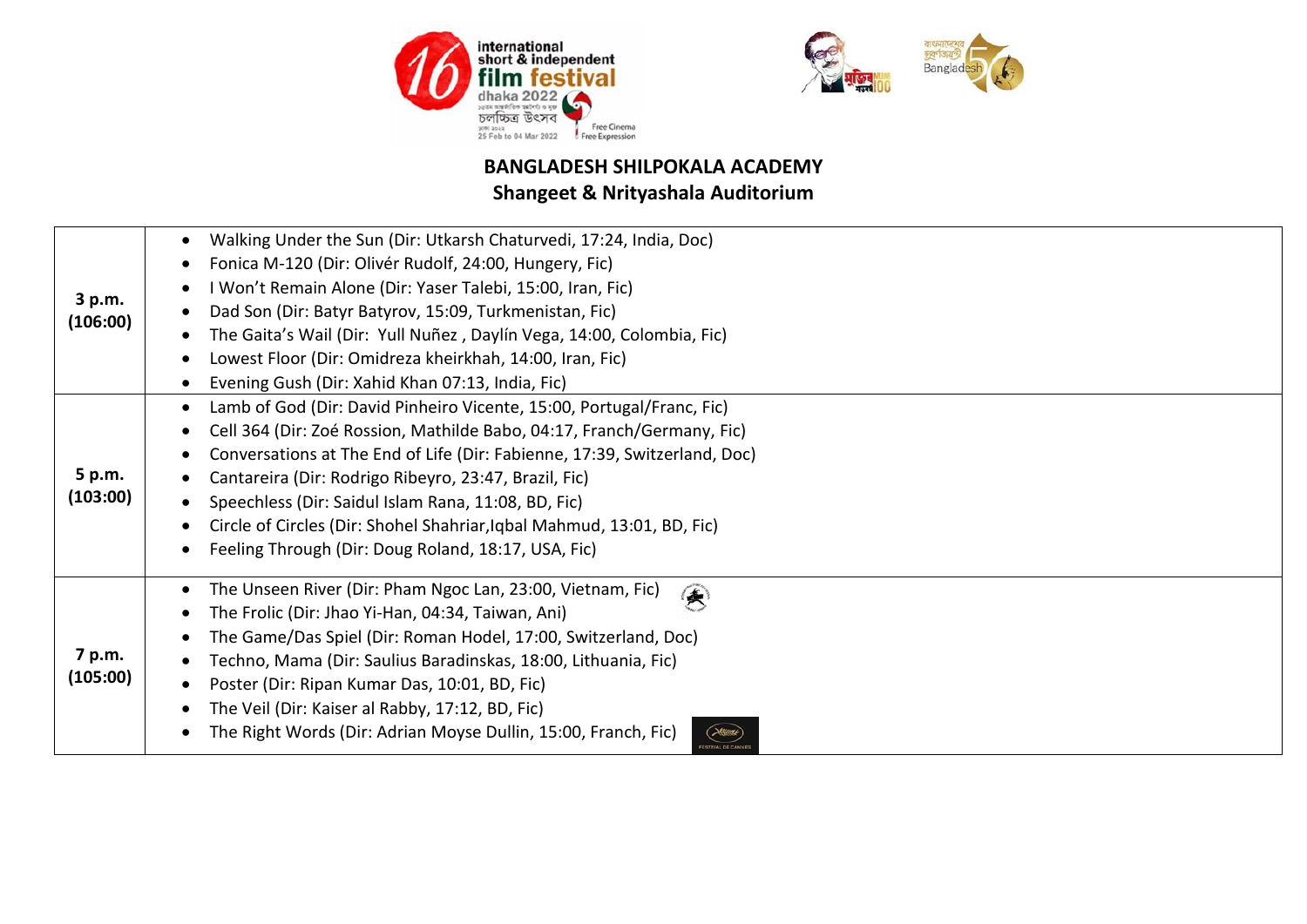



**Date: 27-02-22 (Sunday)**

| <b>Time</b>         | <b>Films</b>                                                                                                                                                                                                                                                                                                                                                                                                                                 |
|---------------------|----------------------------------------------------------------------------------------------------------------------------------------------------------------------------------------------------------------------------------------------------------------------------------------------------------------------------------------------------------------------------------------------------------------------------------------------|
| 11 p.m.<br>(121:00) | Fragment (Dir: Chris Gervais, 19:44, USA, Doc)<br>The Last Fight (Dir: Guillermo Pérez Gálvez, Chile, 29:39, Fic)<br>Solitary (Dir: Mehrdad Mehrpooyan, Iran, 15:00, Fic)<br>Canibalismo (Dir: Diego R. Aballe, Spain, 14:00, Fic)<br>El Monstruo Invisible (Dir: Javier Fesser, Guillermo Fesser, Spain, 29:00, Fic)<br>Bicolour (Dir: Sarajudin Bayat, 10:23, Afganistan, Fic)<br>Mam's Old Chair (Dir: Sheena Walsh, 02:27, Ireland, Ani) |
| 3 p.m.<br>(106:00)  | Our Ladie's Peace (Dir: Vladimir Perović, Montenegro,<br>18:17, Doc)<br>Aicha (Dir: Zakaria Nouri, Morocco, 21:34, Fic)<br>Mahhabbhoj (Death Feast) (Dir: Shiv Kumar, India, 40:00, Fic)<br>White Goldfish (Dir: Roosens, Belgium, 08:20,<br>Fic)<br>Important Police Shit (Dir: Andrew Betzer, USA,<br>13:00, Fic)<br>Butterflies (Dir: Marco Piras, 05:00, Italy, Doc)                                                                     |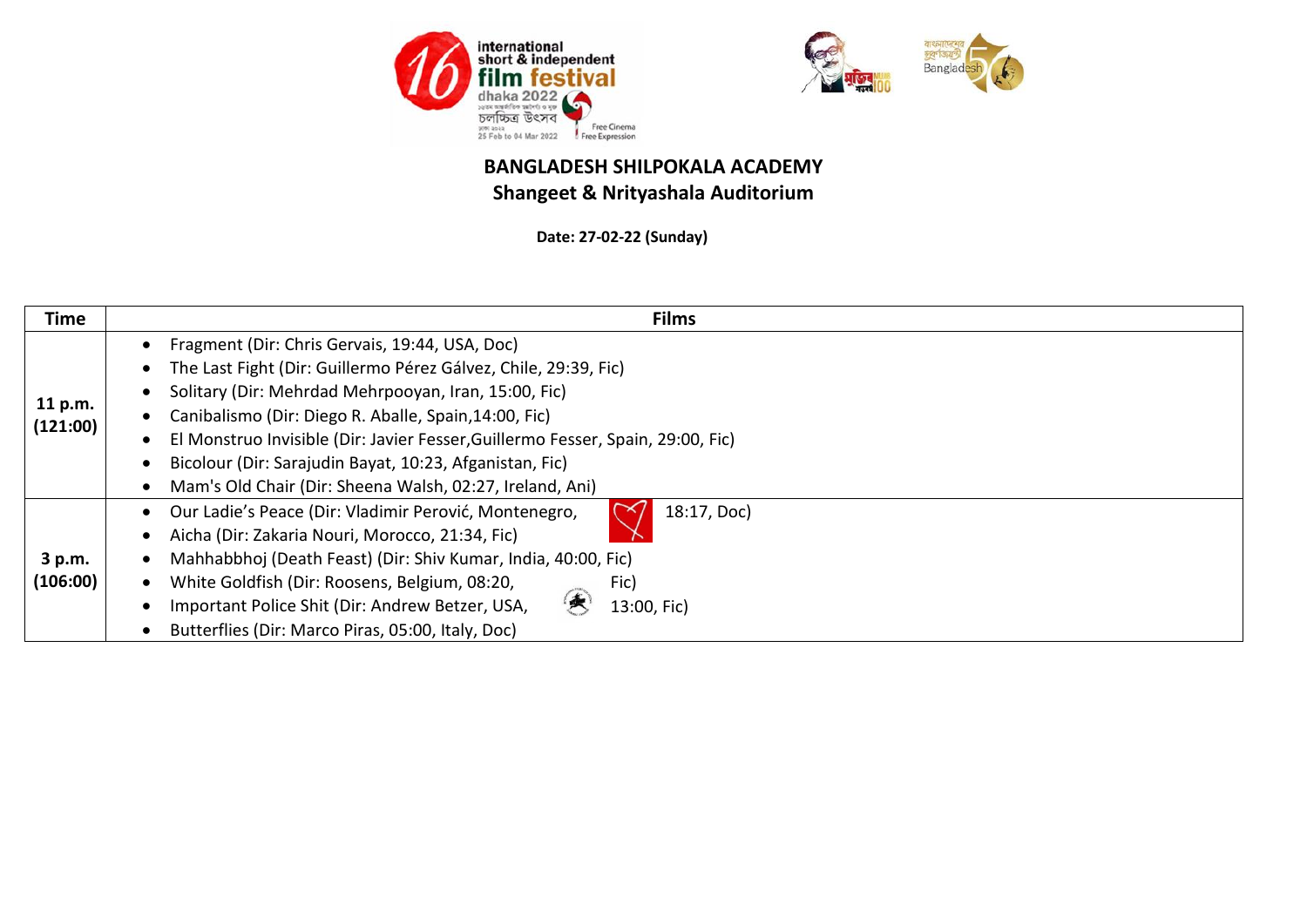



|                    | SUNDANCE<br>Like The One's I used to Know (Dir: Annie St-Pierre, Canada, 18:00, Fic)                |
|--------------------|-----------------------------------------------------------------------------------------------------|
|                    | KKUM (Dir: KIM Kang-min, S. Korea & USA, 08:53, Ani)                                                |
|                    | Limbo (Dir: GanzaMoise, Panama, France, 02:00, Fic)                                                 |
| 5 p.m.             | Ora: Daughters on Rent (Dir: Olivia Das, India,<br>25:27, Doc)                                      |
|                    | ( <del>R</del> ume<br>Stephanie (Dir: Leonardo van Dijl, Belgium,<br>15:00, Fic)                    |
| (105:00)           | <b>ESTIVAL DE CANNE</b><br>The Endless Circle (Dir: Arunav Das, 07:36,<br>BD, Doc)                  |
|                    | Bioscope (Dir: Wahid Raj, 06:50, BD, Fic)                                                           |
|                    | Ghor (Dir: Saiyeed Shahjada Al Kareem, 11:58, BD, Fic)                                              |
|                    | ATL (Dir: Pablo Benjamin Nieto Mercado, Mexico, 09:00, Fic)                                         |
|                    | Still Fighting (Dir: Arthur Lecouturier, Belgium,<br>19:55, Fic)                                    |
|                    | SUNDANCE<br>Misery Loves Company (Dir: LEE Sasha, S. Korea,<br>03:23, Ani)                          |
|                    | Women Like Tree (Dir: Alejandro Vázquez San Miguel, Carmen, Portugal, 17:37, Doc)                   |
| 7 p.m.<br>(105:00) | The Kicksled Choir (Dir: Torfinn Iversen, Norway, 18:00, Fic)                                       |
|                    | Last Wish (Dir: Chowdhury Asif Jahangir Arko, 14:53, Fic, BD)                                       |
|                    | Tiyas (Dir: Sumon Reza, 14:47, BD, Fic)                                                             |
|                    | Œ<br>Trumpets in The Sky (Dir: Rakan Mayasi, Palestine / Lebanon / France /<br>Belgium, 15:00, Fic) |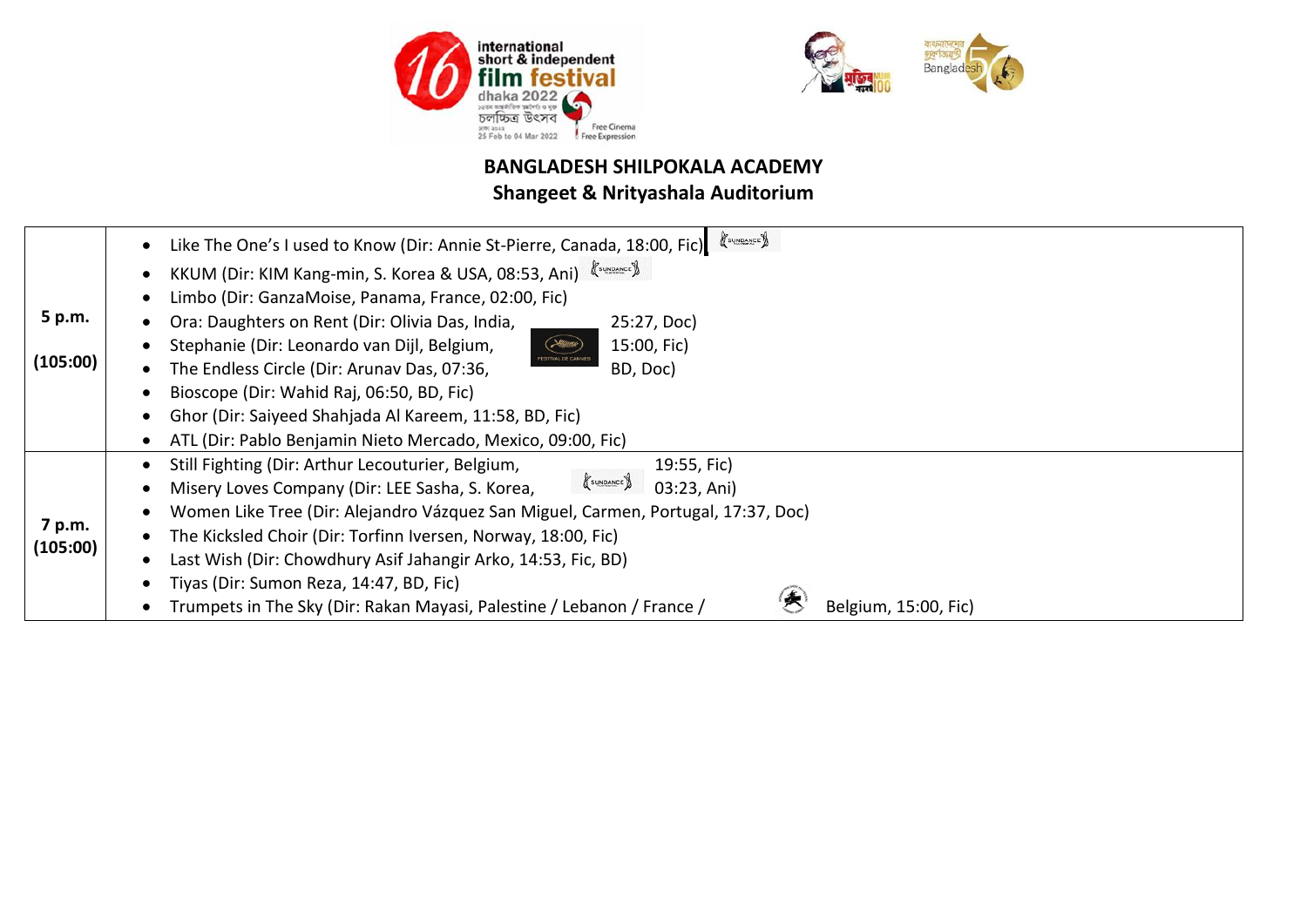



### **Date: 28-02-22 (Monday)**

| <b>Time</b>         | <b>Films</b>                                                                                                                                                                                                                                                                                                                                                                                                                                                                                                                                                                                                                                                     |
|---------------------|------------------------------------------------------------------------------------------------------------------------------------------------------------------------------------------------------------------------------------------------------------------------------------------------------------------------------------------------------------------------------------------------------------------------------------------------------------------------------------------------------------------------------------------------------------------------------------------------------------------------------------------------------------------|
| 11 p.m.<br>(128:00) | Tang Jër (Dir: Selly Raby Kane, 14:00, Senegal, Fic)<br>$\bullet$<br>Schianti (Dir: Tobia Passigato, Italy, 17:00, Doc)<br>New Year 1982 (Dir: Sokol Keraj, Albania, 20:00, Fic)<br>$\heartsuit$<br>Antiotpad (Dir: Tin Zanic, Croatia, 18:06, Fic)<br>I'm Calling Your Father (Dir: Leon Ristov, North<br>Macedonia, 12:00, Fic)<br>$\bullet$<br>Locarno<br>Film Festival<br>Memby (Dir: Rafael Castanheira Parrode, Brazil,<br>17:00, Fic)                                                                                                                                                                                                                     |
| 3 p.m.<br>(105:00)  | El Metodo (Dir: Néstor Ruiz Medina, 29:00, Spain, Fic)<br>$\bullet$<br>The Reel 11004 (Dir: Mirabelle Fréville, France, 19:00, Doc)<br>$\bullet$<br>Eternal Love (Dir: Karolina Biedrowska, Poland, 06:26, Fic)<br>٠<br>Bee My friend (Dir: Thim Kian CHENG, Malaysia,<br>22:30, Fic)<br>$\biggl\langle \begin{array}{c} \end{array} \biggl\langle \begin{array}{c} \end{array} \biggl\rangle_{\text{SUMDANCE}} \biggr\rangle$<br>The Affected (Dir: Rikke Gregersen, Norway,<br>13:00, Fic)<br>Young Hearts (Dir: Emilie Vandenameele, France, 22:00, Fic)<br>14 (Dir: Farzad Rahigh, Iran, 12:17, Fic)<br>Midnight Opened (Dir: Kasee Fong, Macao, 05:16, Fic) |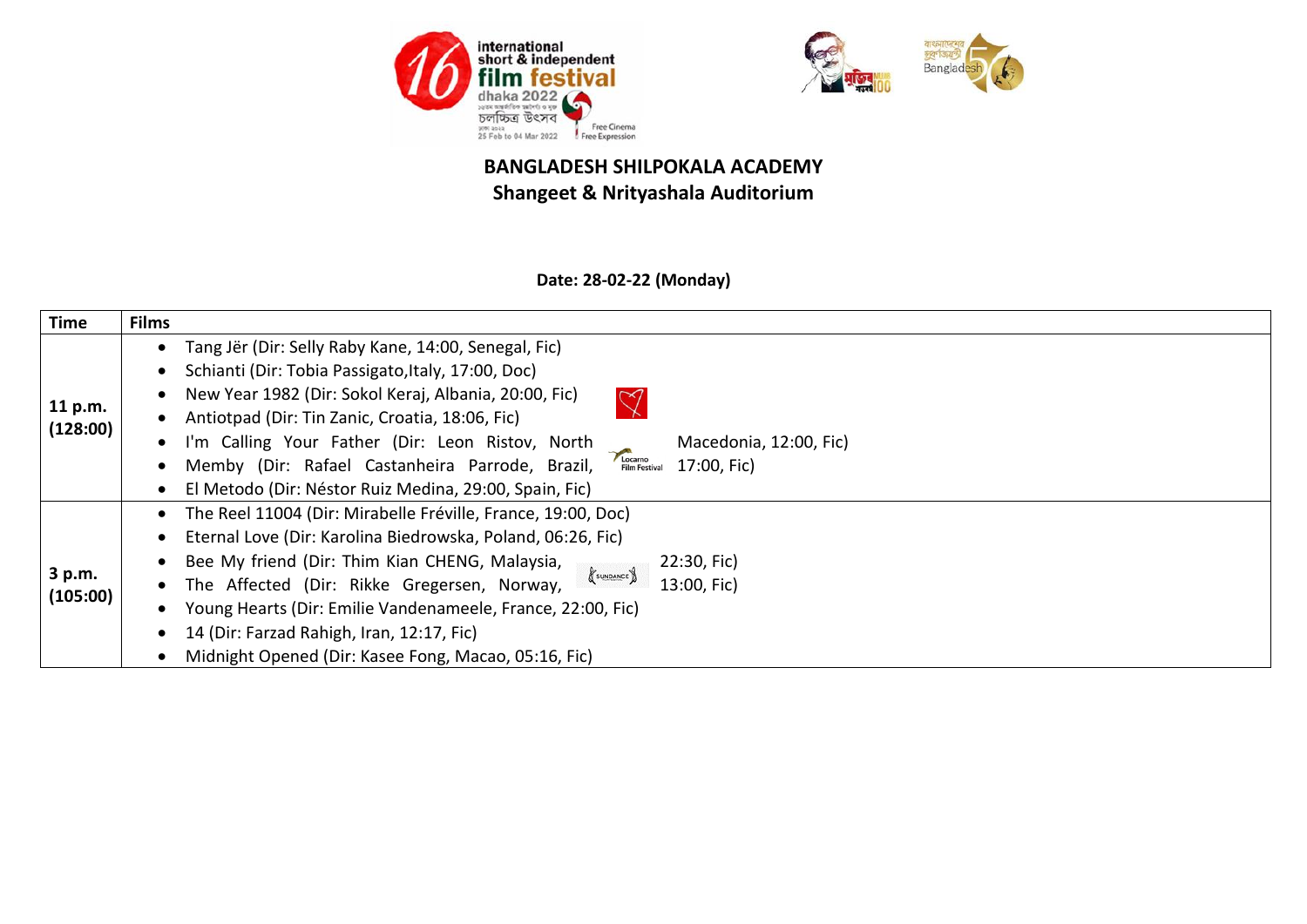



# **BANGLADESH SHILPOKALA ACADEMY**

## **Shangeet & Nrityashala Auditorium**

|                    | Smallest Microcassette-I've Ever Seen (Dir: Igor Bezinovic & Ivana Pipal, Croatia, 19:20, Fic) |  |
|--------------------|------------------------------------------------------------------------------------------------|--|
|                    |                                                                                                |  |
| 5 p.m.<br>(104:00) | The Fourfold (Dir: Alisi Telengut, Canada, Psuggager &<br>07:20, Ani)                          |  |
|                    | Open Mountain (Dir: Maria Rojas, Colombia,<br>25:00, Doc)                                      |  |
|                    | Fire Extinguisher (Dir: Rodrigo Sopeña, Joana Solnado, Spain, 05:00, Fic)                      |  |
|                    | Halo (Dir: Golam Momit Dip & Sarder Akib Latif, 10:24, BD, Fic)                                |  |
|                    | Script (Dir: Syed Adnan Mustansir, 08:55, BD, Fic)                                             |  |
|                    | Fish Like Us (Dir: Raphaela Schmid, Austria, 17:00, Fic)                                       |  |
|                    | Happy Birthday Tara (Dir: Alireza Sadeghi Moghaddam, Iran, 09:08, Fic)                         |  |
| 7 p.m.<br>(105:00) | Locarno                                                                                        |  |
|                    | August Sky (Dir: Jasmine Tennuci, Brazil, Iceland, 15:00, Fic)<br><b>Film Festival</b>         |  |
|                    | Ecorce /Peel (Dir: Samuel Patthey & Silvain Monney, Switzerland,<br>15:00,Ani)                 |  |
|                    | Apache (Dir: Octavio Guerra Quevedo, Spain, 20:00, Doc)                                        |  |
|                    | Toshi The Nihilist (Dir: Matthew Chozick, Japan, 14:56, Fic)                                   |  |
|                    | Hausher Dhua (Dir: Md. Rasel Rana, 18:34, BD, Doc)                                             |  |
|                    | Invisible Quarantine (Dir: Sahadat Russell, 07:00, BD, Doc)                                    |  |
|                    | 00080422 (Dir: Salman Farshi, 10:00, BD, Fic)                                                  |  |
|                    | Not Everything (Dir: Konan Tipen, Sudan, 05:16, Fic)                                           |  |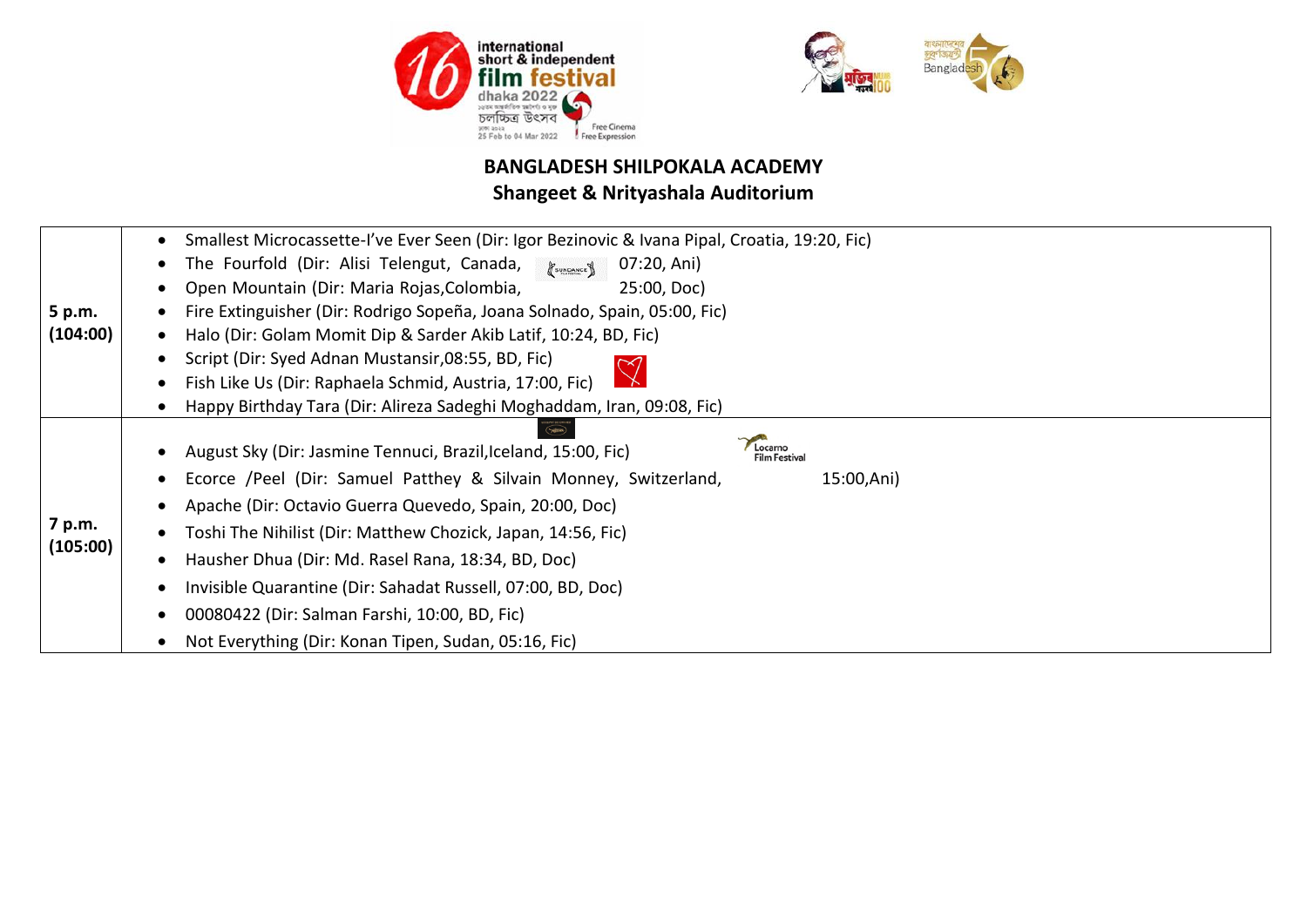



**Date: 01-03-22 (Tuesday)**

| <b>Time</b>         | <b>Films</b>                                                                                                                                                                                                                                                                                                                                                                                                                                                                                                          |
|---------------------|-----------------------------------------------------------------------------------------------------------------------------------------------------------------------------------------------------------------------------------------------------------------------------------------------------------------------------------------------------------------------------------------------------------------------------------------------------------------------------------------------------------------------|
| 11 p.m.<br>(110:00) | Agape (Dir: Gabrielle Siraudin, Maxime Delsart, Adèle Fugier, Julie Griot, Thibault Magrit, Raina Patel, France, 07:02, Ani)<br>$\bullet$<br>Navras (Dir: Marco Huertas, Spain, 15:00, Doc)<br>You are Here (Dir: Orkhan Abulov, Russian Federation, 23:48, Fic)<br>Don't Sleep Anymore (Dir: Marina Palacio, Spain, 22:00, Fic)<br>In Perspective (Dir: Arshia Zeinali, Iran, 13:00, Fic)<br>The Winter is Dancing (Dir: Amir Ali Taghizadeh, Iran, 14:07, Fic)<br>NightClub (Dir: Ramin Farzaneh, Iran, 15:00, Fic) |
| 3 p.m.<br>(105:00)  | Locarno<br>Salmon Men (Dir: Veronica L. Montaño, Manuela Leuenberger, Joel Hofmann, Switzerland, 06:06, Ani)<br><b>Film Festival</b><br>All about Arezoo (Dir: Katayoun Jahangiri, Iran, 39:57, Fic)<br>Development (Dir: Nikola Vučinić, Montenegro, 20:00, Fic)<br>Locarno<br>Film Festival<br>The End of Suffering (A Proposal) (Dir: Jacqueline Lentzou,<br>Greece, 14:00, Fic)<br>Return (Dir: Shahriyar Poorseyediyan, Iran, 21:46, Fic)<br>Is (Dir: Mona ramezani, Iran, 03:00, Fic)                           |
| 5 p.m.<br>(106:00)  | 夤<br>Neon Phantom (Dir: Leonardo Martinelli, Brazil, 20:00, Fic)<br>UK/Switzerland, 11:00, Ani)<br>Push This Button If You Begin To Panic (Dir: Gabriel Böhmer,<br>Naya (Dir: Sebastian Mulder, Netherlands, 25:00, Doc)<br>Lottery (Dir: Km Kanak, BD, 09:58, Fic)<br>Unrevealed History of Hajong (Dir: Mahfuz Sarker, 39:05, BD, Doc)                                                                                                                                                                              |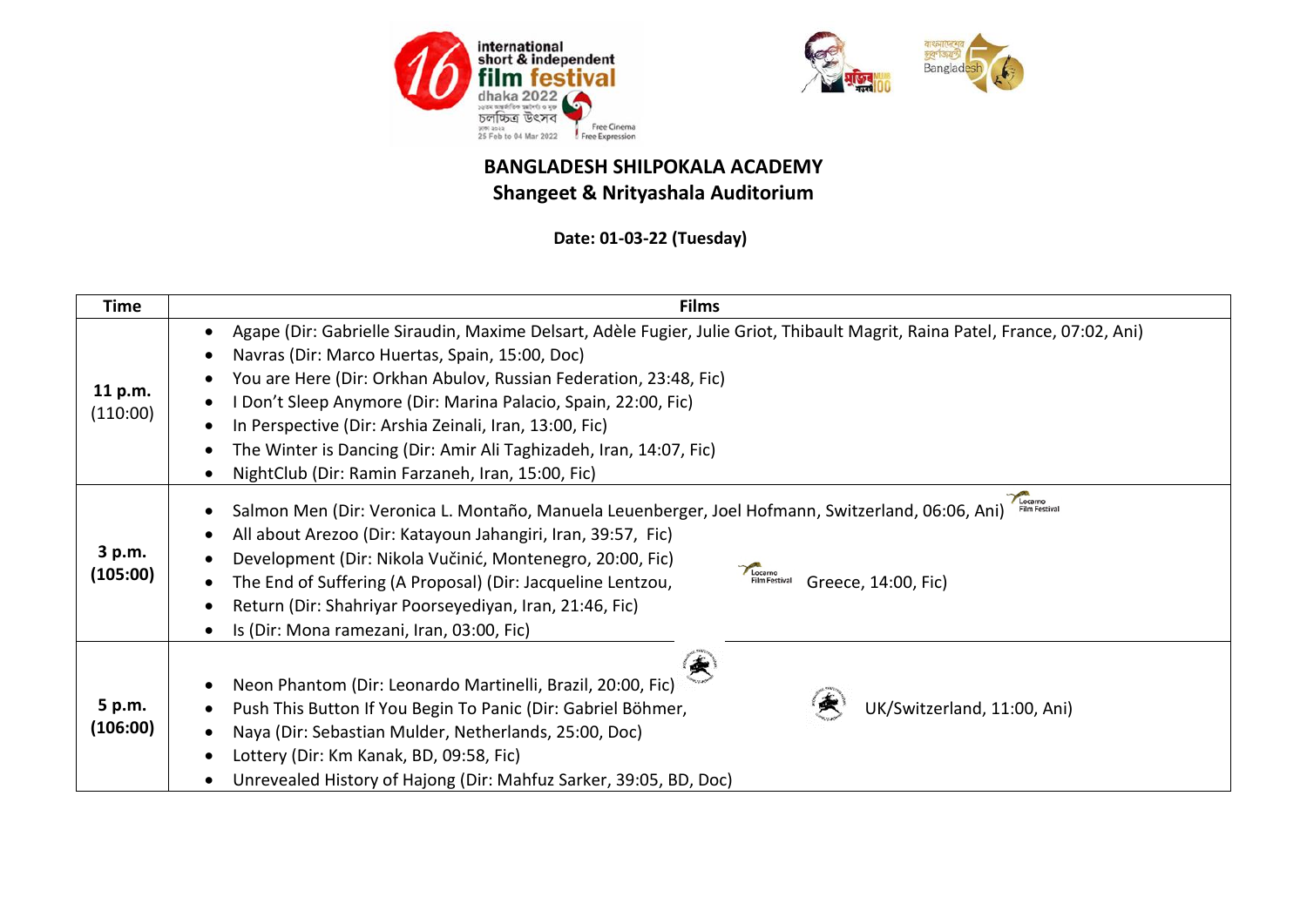



| 7 p.m.<br>(115:00) | Locarno<br><b>Film Festival</b><br>Life on the Horn (Dir: Mo Harawe, Somalia, Austria, Germany, 25:00, Fic)<br>$\bullet$<br>Bulit Escucha A La Naturaleza (Dir: Mikel Urmeneta, Juanjo Elordi, Spain, 09:00, Ani)<br>$\bullet$<br>Nenad (Dir: Mladen Bundalo, Belgium & Bosnia-Herzegovine, 22:05, Doc)<br>With a Glass of Darkness (Dir: Abir Ferdous Ayon, 15:00, BD, Fic)<br>$\bullet$<br>La Espara (Dir: Danilo do Carmo & JakobKrese, Germany & Brazil, 14:20, Doc)<br>$\bullet$<br>Ashroy (Tale Of a Guilt) (Dir: Sara Binte Afzal, 19:54, BD, Fic) |
|--------------------|-----------------------------------------------------------------------------------------------------------------------------------------------------------------------------------------------------------------------------------------------------------------------------------------------------------------------------------------------------------------------------------------------------------------------------------------------------------------------------------------------------------------------------------------------------------|
|                    | Flying Child (Dir: Fazle Rabbi, 10:00, BD, Doc)                                                                                                                                                                                                                                                                                                                                                                                                                                                                                                           |

#### **Date: 02-03-22 (Wednesday)**

| Time<br><b>Films</b><br>Winner (Dir: Samuel Chovan, Slovakia, 04:00, Ani)<br>The Gypsy and the Death (Dir: David Lužar, Slovenia, 20:35, Doc)<br>$\bullet$ | The verdict in the case of K. (Dir: Özgür Anil, Austria, 30:00, Fic)<br>11 p.m.<br>Undone (Dir: Reza Selah-Varzi, Iran, 25:00, Fic)<br>(123:00)<br>The Star (Dir: Kevin Mavakala, Congo, 11:00, Fic)<br>Illusion (Dir: Arif Sadique Laskar, Nishant Das, India, 09:51, Fic)<br>Analogic (Dir: Sergio R. Zaurin, Spain, 11:00, Fic) |
|------------------------------------------------------------------------------------------------------------------------------------------------------------|------------------------------------------------------------------------------------------------------------------------------------------------------------------------------------------------------------------------------------------------------------------------------------------------------------------------------------|
|                                                                                                                                                            |                                                                                                                                                                                                                                                                                                                                    |
|                                                                                                                                                            | Carmela (Dir: Alfonso Villanueva García, Fabiola Villanueva Bernal, Spain, 12:00, Fic)                                                                                                                                                                                                                                             |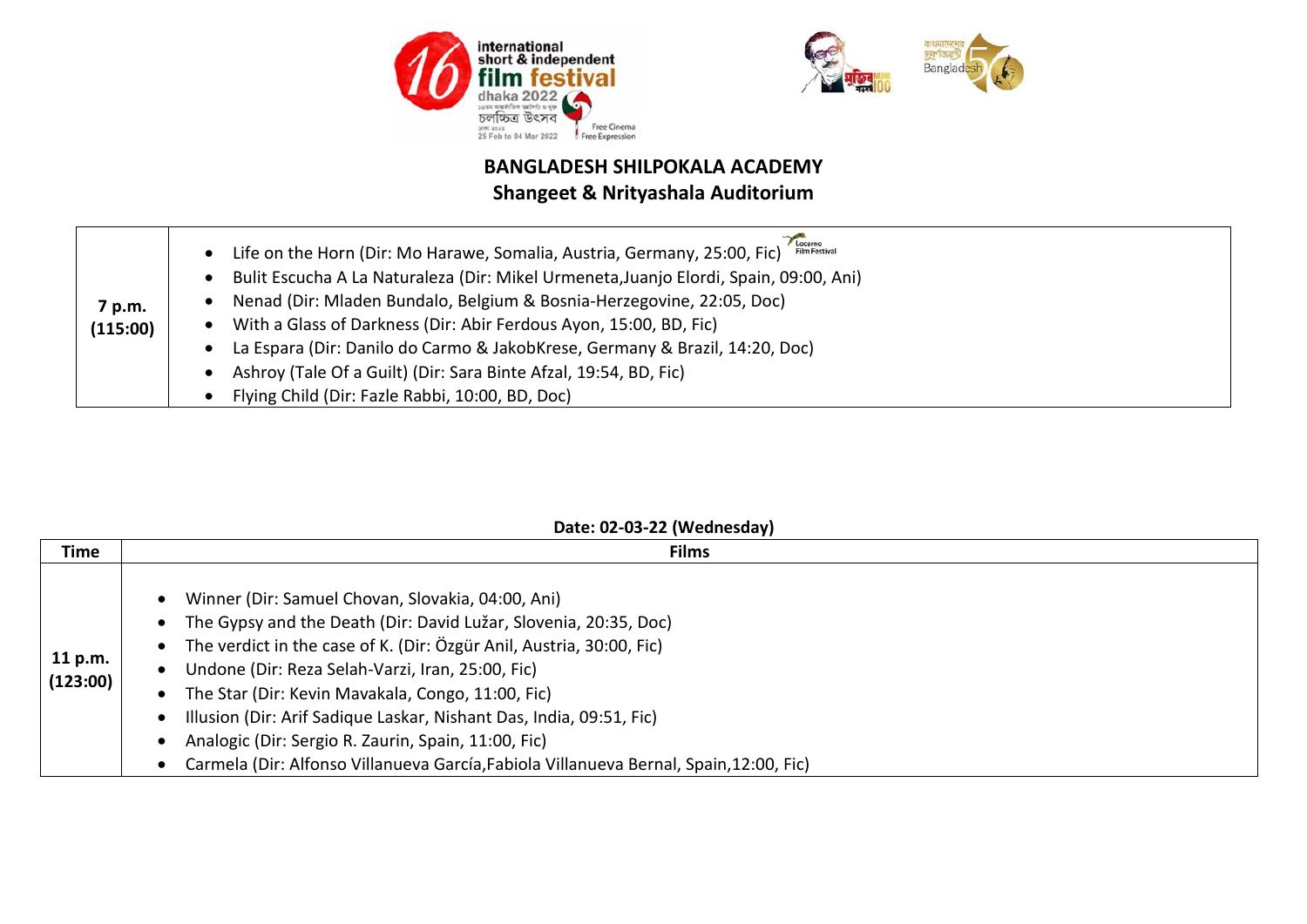



# **BANGLADESH SHILPOKALA ACADEMY**

# **Shangeet & Nrityashala Auditorium**

|                    | Corpseland (Dir: yang LIU, France, 06:35, Ani)                                               |
|--------------------|----------------------------------------------------------------------------------------------|
|                    | Slow and Sluggish (Dir: Delavar Doustanian, France, 20:00, Doc)                              |
|                    | Ahoo (Dir: Amir Hossein Hemmati, Iran, 19:59, Fic)                                           |
|                    | ANNA VERNOR II (Dir: Eduardo Carretié, France, 20:59, Fic)                                   |
|                    | Nothing but Me (Dir: Thiago Lopes, Brazil, 11:06, Fic)                                       |
| 3 p.m.<br>(105:00) | First Love (Dir: Iván López, Spain, 04:28, Fic)                                              |
|                    | Yellow Ballon (Dir: Jonathan Monasterio, USA, 05:18, Fic)                                    |
|                    | Touch (Dir: Kurisu Lee, Malaysia, 05:00, Fic)                                                |
|                    | Petrichor (Dir: Gustavo Silva, Portugal, 05:11, Fic)                                         |
|                    | Swine (Dir: Aquiles Cervantes, Mexico, 04:58, Fic)                                           |
|                    | Marina Di Santospirito (Dir: Elisabetta Sbriglione, Italy, 02:57, Fic)                       |
|                    | Good Thanks, You? (Dir: Molly Manning Walker, United<br>Kingdom, 13:15, Fic)<br><b>BO</b> GO |
|                    | Rasga Mortalha (Dir: Thiago Martins de Melo, Brazil, 13:50, Ani)                             |
|                    | Not Everything (Dir: Konan Tipen, 05:00, Sudan, Doc)                                         |
| 5 p.m.             | Survival and School (Dir: Director Ilir Kabashi, 19:00, Kosovo Doc)                          |
| (104:00)           | Ek Chiltay Roddur (Dir: Ashim Gomes, 19:46, BD, Fic)                                         |
|                    | Captain of 1971 (Dir: Pradip Ghosh, 22:05, BD, Doc)                                          |
|                    | Prologue (Dir: Vivek Anup, 04:27, BD, Fic)                                                   |
|                    | Breaking The Silence (Dir: Lauren Gill, 05:20, UK, Fic)                                      |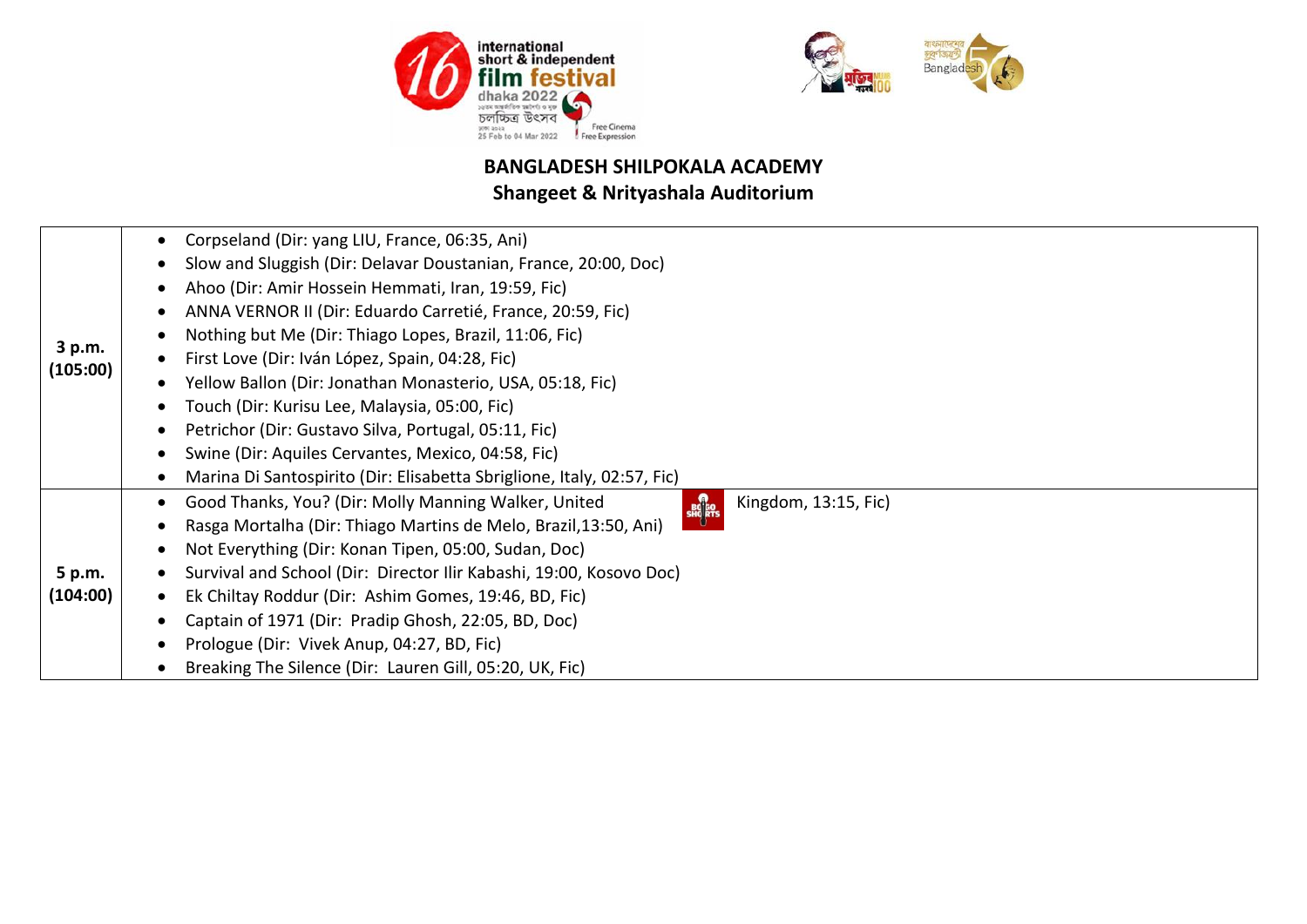



|          | Franch/Iran, Fic)<br>Witness (Dir: Ali Asgari, 14:57,<br>體            |
|----------|-----------------------------------------------------------------------|
|          | White Night (Dir: Issam Taachit, 7:12,<br>Algeria, Ani)               |
|          | Esc-963 (Dir: Khaled Alwarea, 06:07, Syria, Doc)                      |
|          | Batk (Dir: Mehdi mahan, 02:29, Iran,<br>Doc)                          |
|          | SUNDANCE<br>Raspberry (Dir: Julian Doan, 07:00,<br>USA, Fic)          |
| 7 p.m.   |                                                                       |
| (114:00) | Being My Mom (Dir: Jasmine Trinca, 12:00, Italy, Fic)                 |
|          | Fragrance (Dir: Rana Masud, 16:50, BD, Fic)                           |
|          | Adamya (Dir: Ruhul Robin Khan, 07:00, BD, Doc)                        |
|          | Ashlesha (Dir: Akib Mahmud, 06:32, BD, Fic)                           |
|          | 侯<br>Maalbeek (Dir: Ismaël Joffroy Chandoutis, 14:00,<br>Franch, Doc) |
|          | Coque (Dir: Miguel Angel, 20:00, Spain, Fic)                          |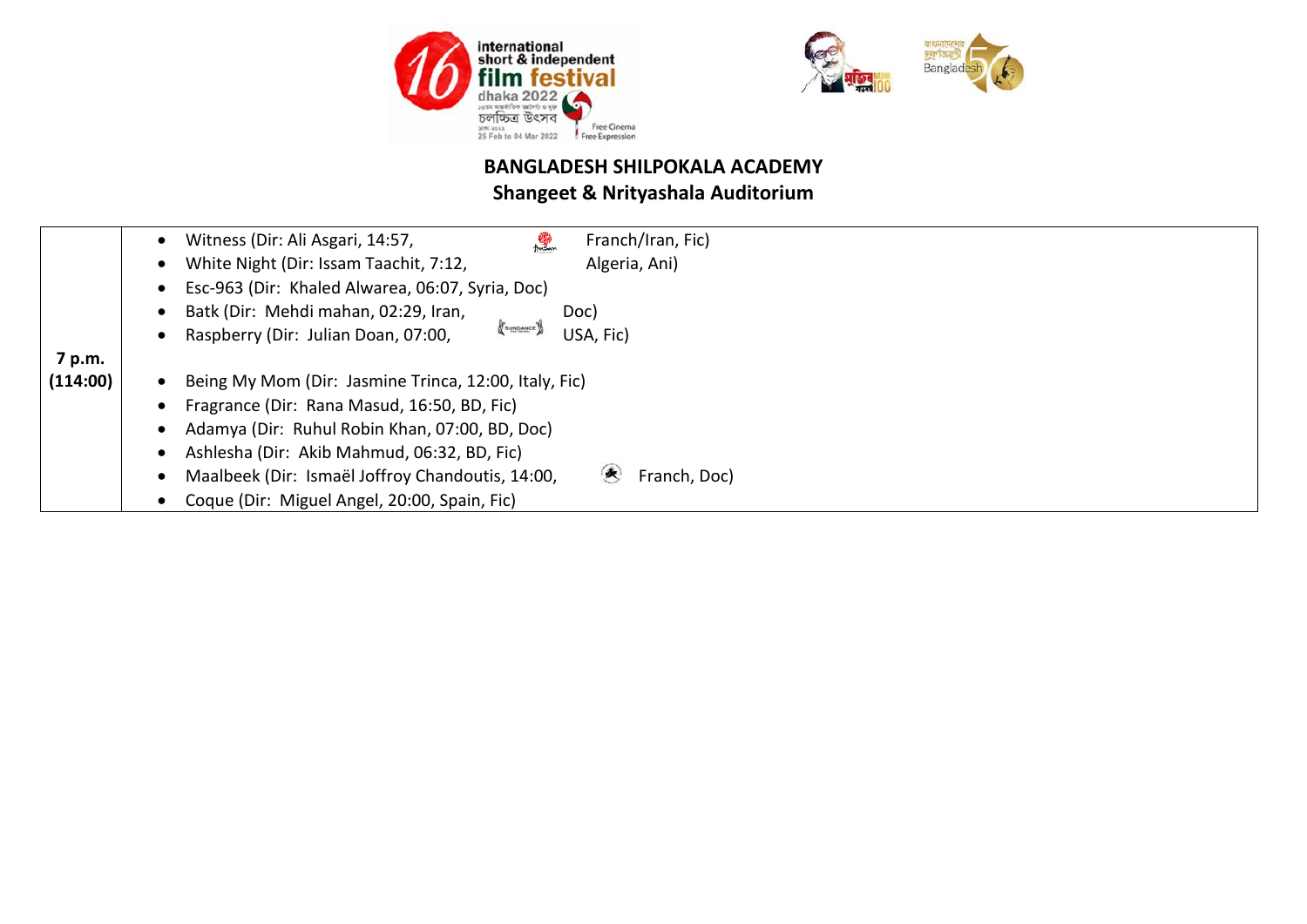



## **BANGLADESH SHILPOKALA ACADEMY**

## **Shangeet & Nrityashala Auditorium**

## **Date: 03-03-22 (Thursday)**

| <b>Time</b>         | <b>Films</b>                                                                                                                                                                                                                                                                                                                                                                                                                                                                                                                                                                                                                                                                                                                                                                                                                                                                        |
|---------------------|-------------------------------------------------------------------------------------------------------------------------------------------------------------------------------------------------------------------------------------------------------------------------------------------------------------------------------------------------------------------------------------------------------------------------------------------------------------------------------------------------------------------------------------------------------------------------------------------------------------------------------------------------------------------------------------------------------------------------------------------------------------------------------------------------------------------------------------------------------------------------------------|
| 11 p.m.<br>(119:00) | The New World: Variations on Stay-home Activities (Dir: Hong Ning, Zhao Xiaofeng, 02:00, Chgina, Ani)<br>$\bullet$<br>On the track of raffia hookeri (Dir: Olivier Medjigbodo, 16:00, Benin, Doc)<br>$\bullet$<br>Roop Aroop (Dir: Akif Farooqui, 19:00, Pakistan, Fic)<br>Misty Dreams (Dir: Süleyman Eskiocak, 15:00, Turkey, Fic)<br>Tonino (Dir: Gaetano Del Mauro, 14:42, Italy, Fic)<br>Silence (Dir: Khosro shiri, 14:47, Iran, Fic)<br>Mothers of Luna (Dir: Alicia Albares, 15:00, Spain, Fic)<br>Kaolin (Dir: Corentin Lemetayer Le Brize, 22:19, Franch, Fic)                                                                                                                                                                                                                                                                                                            |
| 3 p.m.<br>(104:00)  | Balance (Dir: barzan rostami, 03:00, Iran, Ani)<br>In Havana (Dir: Kim van Haaster, 16:00, Nederland, Doc)<br>Ethereality (Dir: Gahigiri Kantarama, 14:18, Rwanda, Doc)<br>How I beat glue and bronze (Dir: Vladimir Vulević, 30:00, Serbia, Fic)<br>Invisibles (Dir: Axel Stasny, 11:21, Austria, Fic)<br>Horrorscope (Dir: Director Pol Diggler, 04:30, Spain, Fic)<br>Jaguar (Dir: João Pedro Augusto de Paula e Albuquerque, 03:57, Brazil, Fic)<br>Jelbil (Dir: Hamed Nobari, 01:00, Iran, Fic)<br>Small Red, Big Blue (Dir: Hamed Nobari Asghar Besharati, 01:00, Iran, Fic)<br>Darkest Hour (Dir: Netania "bluenet" Fernandez, 01:46, Dominican Republic, Fic)<br>Without Escape (Dir: Diego Cowks, 07:00, Bolivia, Fic)<br>$\bullet$<br>Crime Against Humanity (Dir: Adrian Songo-Browne, 05:00, Sierra Leone, Fic)<br>Monumental (Dir: Aleksa Ristovic, 05:00, Malta, Fic) |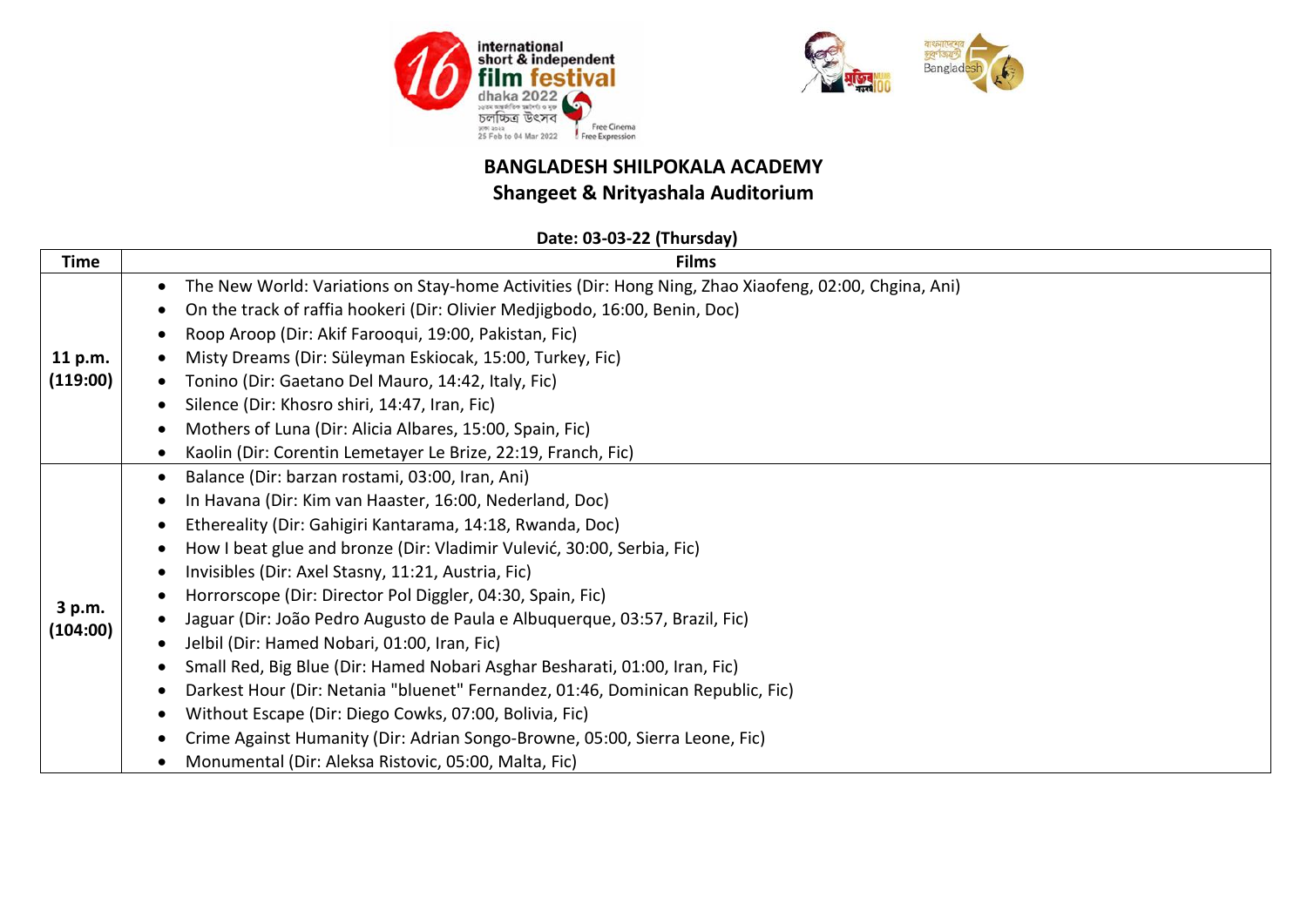



|                    | Holding On (Dir: Laura Petrone & Guillaume Kerbusch, 23:00, Belgium, Fic)                                                    |
|--------------------|------------------------------------------------------------------------------------------------------------------------------|
| 5 p.m.<br>(105:00) | The Book of Law (Dir: Sajjad Azizi, 14:07, Iran, Ani)                                                                        |
|                    | Echo (Dir: Barzan Rostami, 07:07, Iran, Ani)                                                                                 |
|                    | Symphony Mask (Dir: Masoud Babayi, 24:28, Iran Doc)                                                                          |
|                    | Daho/Inflammation (Dir: Alam Anwar, 17:00, BD, Fic)                                                                          |
|                    | Memory War 71 (Dir: Shaeem Jahangir, 18:55, BD, Doc)                                                                         |
|                    | Tittle-Tattle (Dir: Ruponti Das, Ab-E Zannat, 01:00, BD, Fic)                                                                |
|                    | Walk With Kings (Dir: Guillaume Senez, 15:00, Belgium, Fic)                                                                  |
|                    | Little Miss Fate (Dir: Joder von Rotz, 08:00, Switzerland, Ani)                                                              |
|                    | The Present (Dir: Farah Nabulsi, 24:16, Palestine, Fic)                                                                      |
|                    |                                                                                                                              |
| 7 p.m.             | Underwater (Dir: Masud Ahmed, 19:30, BD, Fic)                                                                                |
| (107:00)           | Coronakal (Dir: Priota Iftekhar, 12:09, BD, Doc)                                                                             |
|                    | Two (Dir: Aam Naim, 04:49, BD, Fic)                                                                                          |
|                    | Distancias (Dir: Susan Béjar, 13:00, Spain, Fic)                                                                             |
|                    | The Path (Dir: Fatemeh Shafiee, 05:54, Iran, Fic)                                                                            |
|                    | Oh The Crocodiles (Dir: Agathe Sénéchal, Elise Debruyne, Cérine Raouraoua, William Defrance, Agatha Sip, 06:00, Franch, Ani) |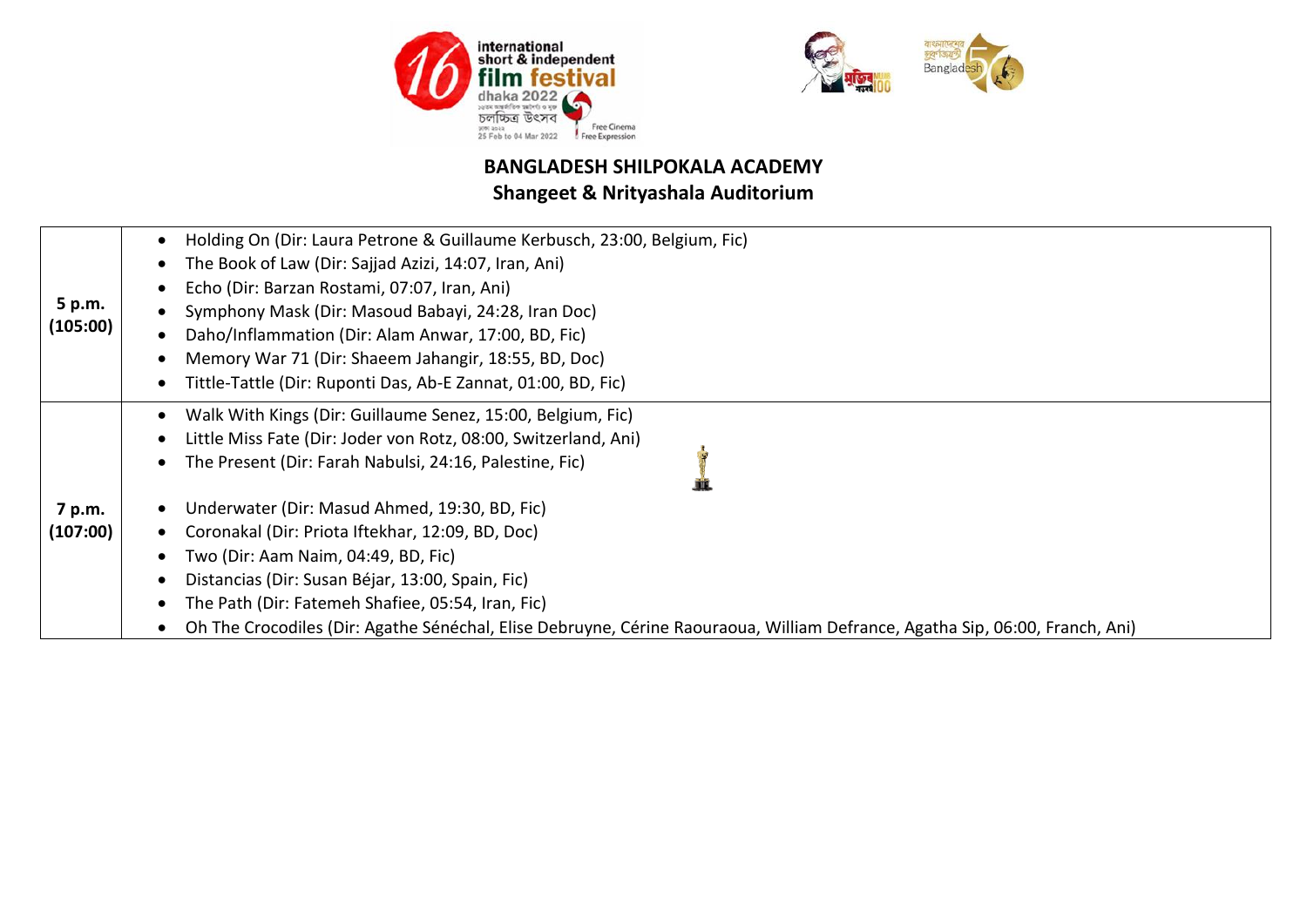



#### **Date: 04-03-22 (Friday)**

| Time     | <b>Films</b>                                                                                                          |
|----------|-----------------------------------------------------------------------------------------------------------------------|
|          | New Dawn (Dir: Álvaro Cacciatori Morona, 03:55, Brazil, Ani)<br>$\bullet$                                             |
|          | Have a Dream (Dir: Nancy Mac Granaky-Quaye, 21:00, Germany, Doc)<br>٠                                                 |
|          | They remained silent (Dir: Albert Folk, 18:23, Spain, Fic)<br>$\bullet$                                               |
| 11 p.m.  | Pastitsio (Dir: Mai Mustafa Ekhou, 11:00, Egypt, Fic)<br>$\bullet$                                                    |
| (113:00) | Where the cicadas are heard (Dir: Lucas Molina, 07:00, Argentina, Fic)<br>$\bullet$                                   |
|          | Soraya (Dir: Ramin Farzaneh, Parisa Sedaei-Azar, 13:04, Iran, Fic)<br>$\bullet$                                       |
|          | Kukli (Dir: Shyama Sundar Ma Jhi, 24:52, India, Fic)<br>€                                                             |
|          | Burned (Dir: Fateme Mohammadi, 14:00, Fic)<br>$\bullet$                                                               |
|          | Lil switchblades boy in the castle (Dir: C, 02:33, Guatemala, Ani)<br>$\bullet$                                       |
|          | The Little Prince with A Mask (Dir: Yili Fan, 14:37, USA, Doc)<br>$\bullet$                                           |
|          | Flik Flok (Dir: Angeliki Pardalidou,. 14:00, Greece, Fic)<br>$\bullet$                                                |
|          | Breaches (Dir: Koldo Almandoz, Maria Elorza, 07:36, Spain, Doc)<br>$\bullet$                                          |
| 3 p.m.   | Consume (Dir: Bruno Gradaschi, 14:00, Argentina, Fic)<br>٠                                                            |
| (105:00) | Bareh (Dir: Shabnam Mirzayi, 20:00, Iran, Fic)<br>$\bullet$                                                           |
|          | Breathe (Dir: Biser Jonev, 19:59, Bulgeria, Fic)<br>$\bullet$                                                         |
|          | Luna-Tic (Dir: Maria Brenda Acopiado, Binjal Patel, 06:00, USA, Fic)<br>$\bullet$                                     |
|          | Confined (Dir: Derya Durmaz, 02:00, Turkey, Fic)<br>$\bullet$                                                         |
|          | The Mask (Dir: Saba Ghasemi, 05:00, Iran, Fic)<br>٠                                                                   |
|          | Sticker (Dir: Georgi M.Unkovski, 18:45, Macedonia, Fic)<br>٠                                                          |
| 5 p.m.   | (Un) known (Dir: Maitane Carballo, 13:52, Spain, Doc)<br>$\bullet$                                                    |
| (122:00) | And Then They Burn the Sea (Dir: Majid Al-Remaihi, 12:34, Qatar, Doc)<br>Locarno<br>$\bullet$<br><b>Film Festival</b> |